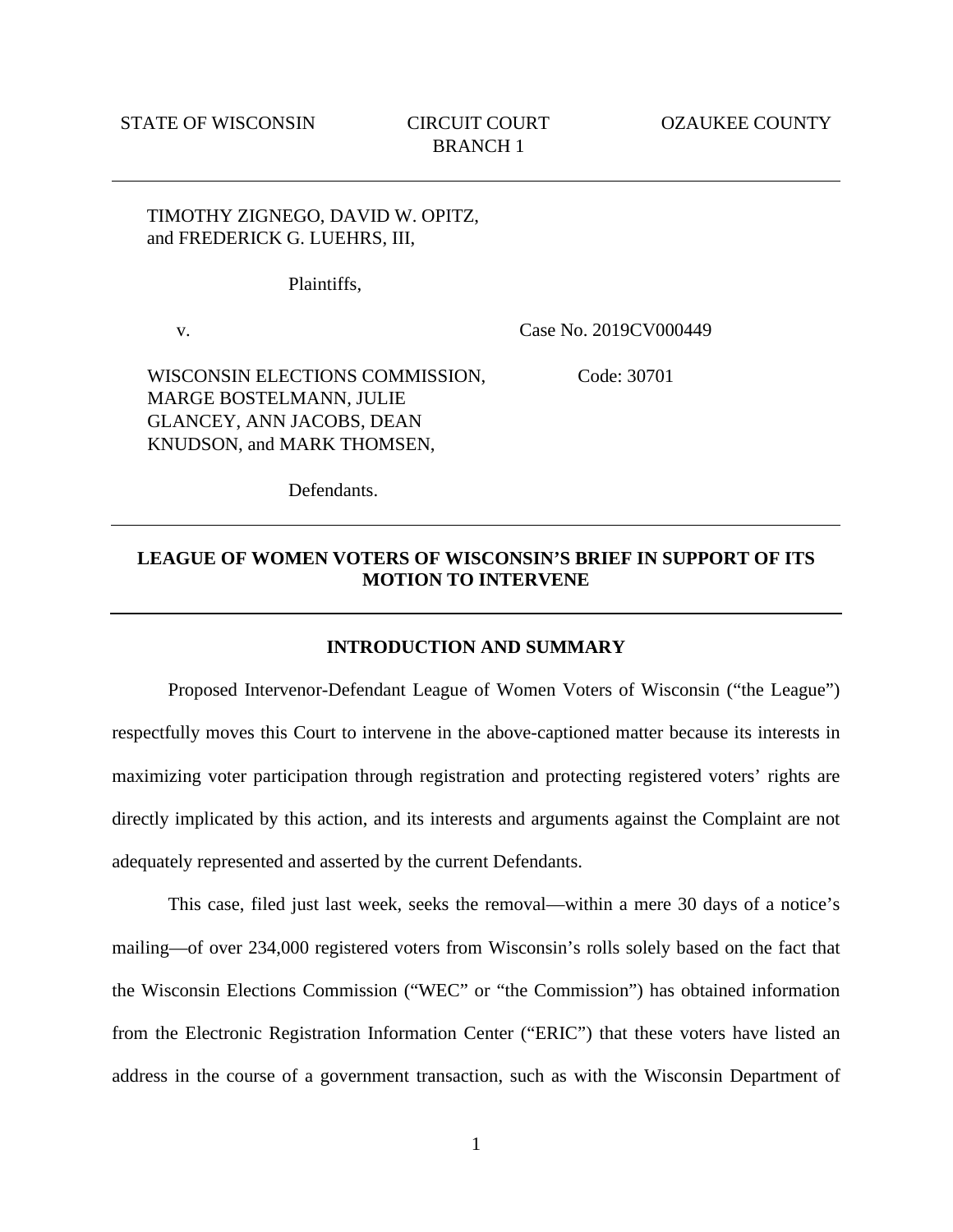Motor Vehicles ("DMV"), that is different from the residential address where they are currently registered to vote. The WEC's internal memoranda prepared to analyze this situation, and the Complaint itself, demonstrate that the ERIC "movers" list relies on flawed, undifferentiated address data from the Wisconsin DMV. Based on prior experience and WEC and DMV's failure to identify any new procedures to differentiate address data, the 2019-2020 ERIC "movers" list likely once again contains a substantial amount of unreliable and demonstrably inaccurate information that does not reflect a true residential address change that would necessitate a change in a Wisconsin voter's registration, but rather an address that has no applicability to voter registration, such as a commercial address. Because the Wisconsin DMV data and consequently, the ERIC "movers" list, contain a substantial percentage of unreliable information, Wisconsin Statute Section  $6.50(3)$  – the statute on which Plaintiffs' claims turn – and its 30-day removal requirement do not apply. To date, the WEC has not argued in any of the memoranda, letters, or public statements placed before this Court by Plaintiffs' Complaint that Section 6.50(3) does not apply because the ERIC "movers" list contains a sizable amount of unreliable information that cannot be identified and segregated. Instead, the Commission and the individual Defendant Commissioners (collectively, "Defendants") are trying to thread the needle and have it both ways, arguing that they may continue to use the ERIC "movers" list data and invoke Section 6.50(3) to initiate some kind of voter roll maintenance process but may nevertheless set a different timeline for removal of noticed voters.

The state legislature has surely put the Commission in a difficult, uncomfortable spot by failing to modify Section 6.50(3) to exempt ERIC data or set a different timeline for removal of voters flagged on the ERIC "movers" list. Section 6.50(3) was enacted decades before the creation of a multi-state matching system for computerized government transaction records and databases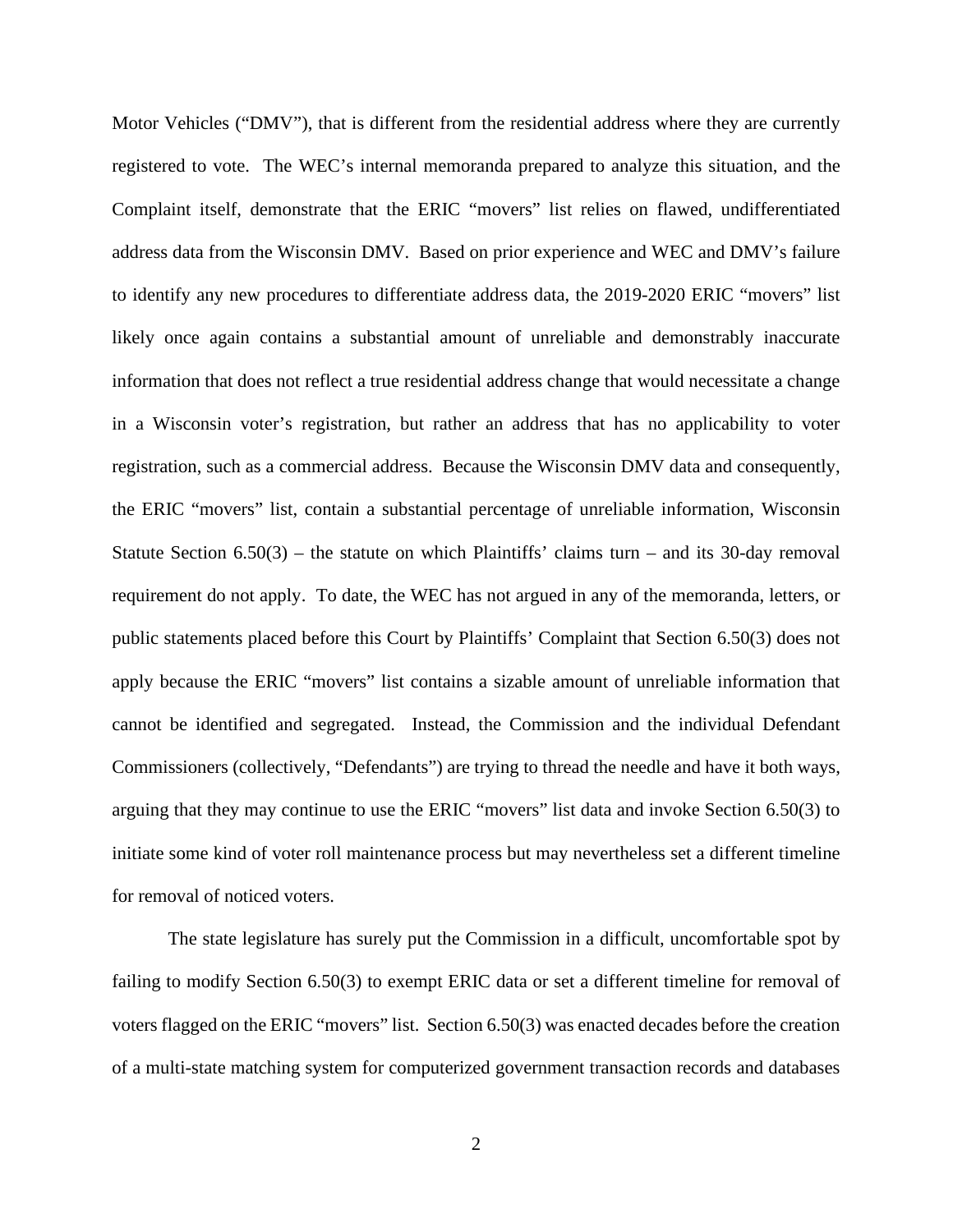and, unsurprisingly, has proven ill-suited for implementing the results of the ERIC databasematching process to maximize voter roll accuracy. It has fallen to the Commission to work out the competing demands of different statutes, which command participation in a system that ingests and commingles unreliable data and the fast removal of any voter with a non-matching address in a government transaction record. This is not a well-considered, coherent legislative choice, but rather the accidental and disastrous combination of two laws enacted decades apart. ERIC's reliance on unreliable Wisconsin DMV data has not worked out well for many of the more than 575,000 registered voters flagged as "movers" and has burdened groups that engage in voter registration drive efforts. As one of the major voter registration groups in Wisconsin, the League seeks to defend its interests in maximizing voter participation through registration drives and protecting the rights of registered voters to maintain registration status against a threatened, unlawful purge and ultimately to vote.

Defendants' interests, by contrast, point in more directions, some in tension with each other and some plainly adverse to zealous advocacy on behalf of the League's interests and arguments in opposition to this Complaint. In seeking to strike a balance, Defendants have sought to continue using this partially-compromised, flawed list that has true residential addresses changes commingled with commercial and other inapplicable addresses that have nothing to do with voter registration. Defendants want to preserve their ability to use the ERIC list, which is compromised by flawed DMV data, to clean up the rolls, while providing some safeguards for voters to prevent erroneous removal, such as a longer waiting period than a mere 30 days. But this is incompatible with making an unqualified argument that the ERIC data is compromised and unreliable within the meaning of Section 6.50(3), and, as a consequence, not once have Defendants argued in their memoranda or letters that this statutory section is inapplicable due to the information's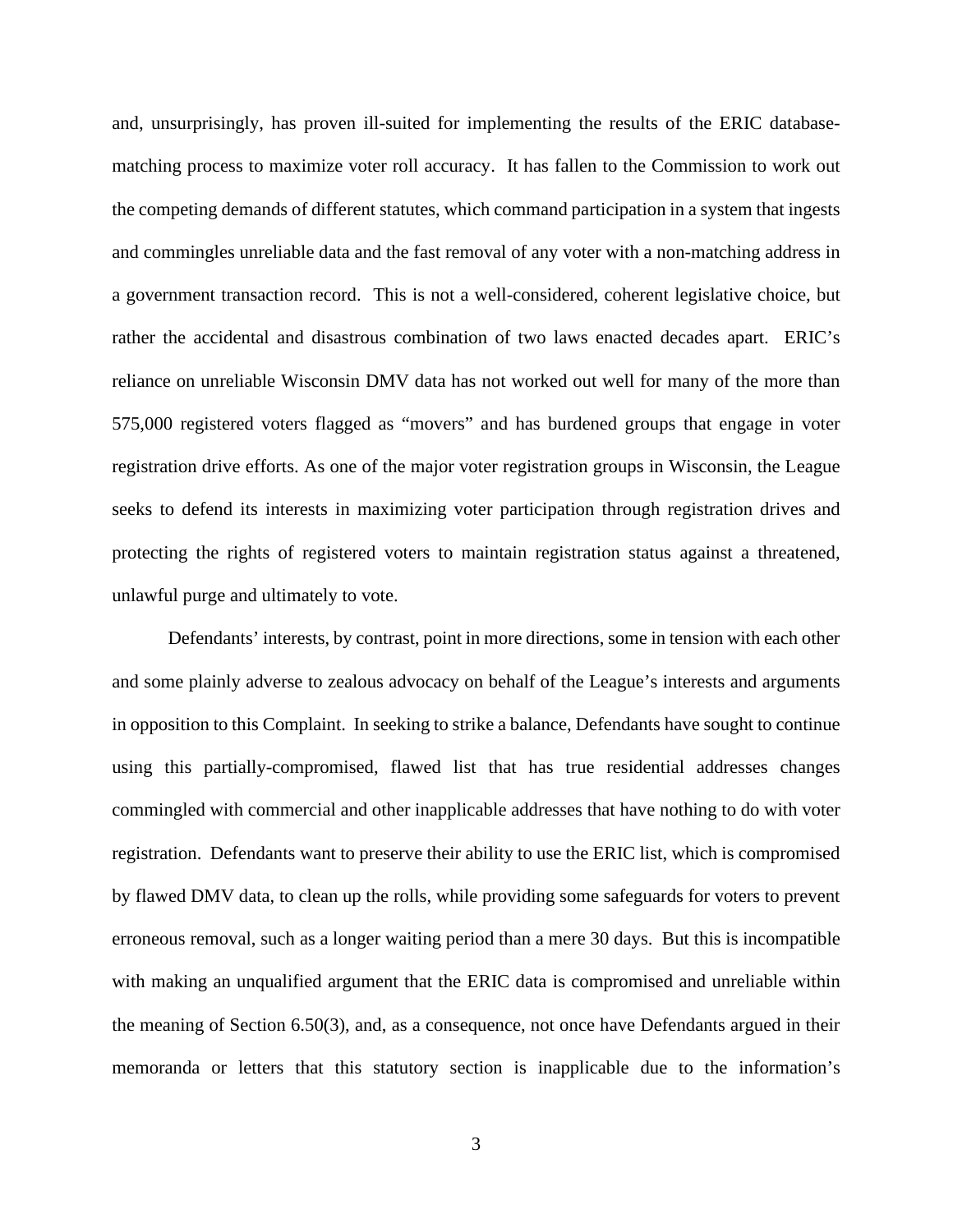unreliability. Furthermore, Defendants will surely seek to defend their quality control procedures, which failed to prevent a 7 percent error rate in the notices that were mailed out in 20[1](#page-3-0)7-2018<sup>1</sup> and, absent evidence of significant, systemic changes in the capability of differentiating address changes in 2019, have likely again failed to detect a substantial amount of unreliable information. Defendants will also seek to defend the 2019 ERIC notice letter, which does not even inform voters that they will be removed from the rolls if they do not take some action.<sup>[2](#page-3-1)</sup> In short, Defendants' positions are compromised and adverse to the League's interest because of these competing concerns.

Absent the League's intervention, no Defendant in the action will make a full-throated argument that the ERIC "movers" list contains a sizable amount of unreliable information and, therefore, cannot provide the basis or trigger for a 30-day notice immediately followed by removal under Wis. Stat. § 6.50(3). The issue of reliability will necessarily be decided in this case. If denied intervention here, the League may well be compelled to bring affirmative litigation *against the current Defendants* to prevent or redress the unlawful removal of registered voters. That reality, combined with the risk of collateral estoppel against the League in any future affirmative case, compel the conclusion that the League's interests in this action may be irrevocably compromised, absent intervention.

<span id="page-3-0"></span><sup>1</sup> Proposed Intervenor-Defendant the League do not concede and would dispute the accuracy of that figure, but it is not necessary to resolve that dispute to resolve this Motion to Intervene or the attached Motion to Dismiss. For purposes of the Motion to Dismiss, that calculation is taken as true.

<span id="page-3-1"></span><sup>&</sup>lt;sup>2</sup> Affidavit of Douglas M. Poland, November 22, 2019 ("Poland Aff."), Ex. B, Excerpt from Wisconsin Elections Commission September 24, 2019 Agenda Documents (Sept. 24, 2019), at 3. This document is from an official government source, and its existence and contents are not subject to reasonable dispute. Wis. Stat. § 902.01(2). The contents of the 2019 ERIC notice letter are "capable of accurate and ready determination by resort to [a] source[ ] whose accuracy cannot reasonably be questioned." *Id*. § 902.01(2)(b). The League respectfully requests that this Court take judicial notice of the 2019 ERIC notice Letter.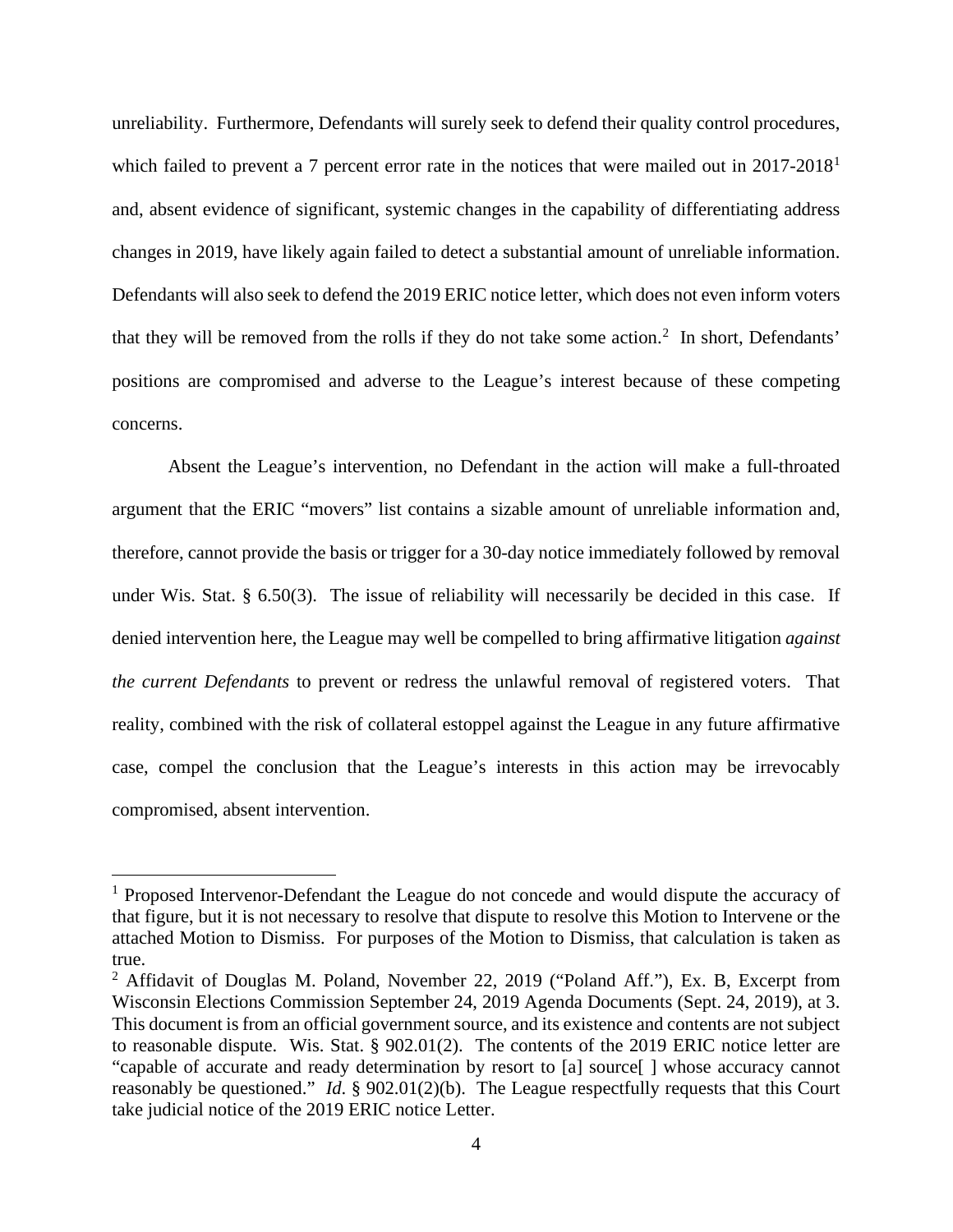For these reasons and those that follow, proposed Intervenor-Defendant respectfully requests that this Court grant this Motion for Leave to Intervene.

# **LEGAL ARGUMENT**

**I. Wisconsin law mandates intervention in this case because Plaintiffs' claims and requested relief directly implicate the League's interests; and Defendants do not adequately represent those interests, will not raise the same defense as the League, and, in some ways, are adversely positioned.** 

The League has a right to intervene under Wisconsin law, which provides that:

[u]pon timely motion anyone shall be permitted to intervene in an action when the movant claims an interest relating to the property or transaction which is the subject of the action and the movant is so situated that the disposition of the action may as a practical matter impair or impede the movant's ability to protect that interest, unless the movant's interest is adequately represented by existing parties.

Wis. Stat. § 803.09(1). There are four factors that must be considered. "[A]n outsider has a right to intervene when four conditions are met: (1) the potential intervenor makes a timely motion to intervene; (2) the potential intervenor claims an interest in the property or transaction that is the subject of the suit; (3) the disposition of the suit may, as a practical matter, impair or impede the potential intervenor's ability to protect that interest; and (4) the potential intervenor's interest is not adequately represented by one or more parties to the suit." *Wolff v. Town of Jamestown*, 229 Wis. 2d 738, 741-42, 601 N.W.2d 301 (Ct. App. 1999). When weighing motions to intervene as of right, Wisconsin courts take a "pragmatic approach, one that is primarily a practical guide to disposing of lawsuits by involving as many apparently concerned persons as is compatible with efficiency and due process." *Dairyland Greyhound Park, Inc. v. McCallum*, 2002 WI App 259, ¶ 15, 258 Wis. 2d 210, 224 (quoting *Armada Broad., Inc. v. Stirn*, 183 Wis. 2d 463, 472, 516 N.W.2d 357 (1994)) (internal quotation marks omitted).

Here, the League satisfies the statutory requirements for intervention. First, its Motion to Intervene was filed within seven business days of the Complaint's filing. Second, this case directly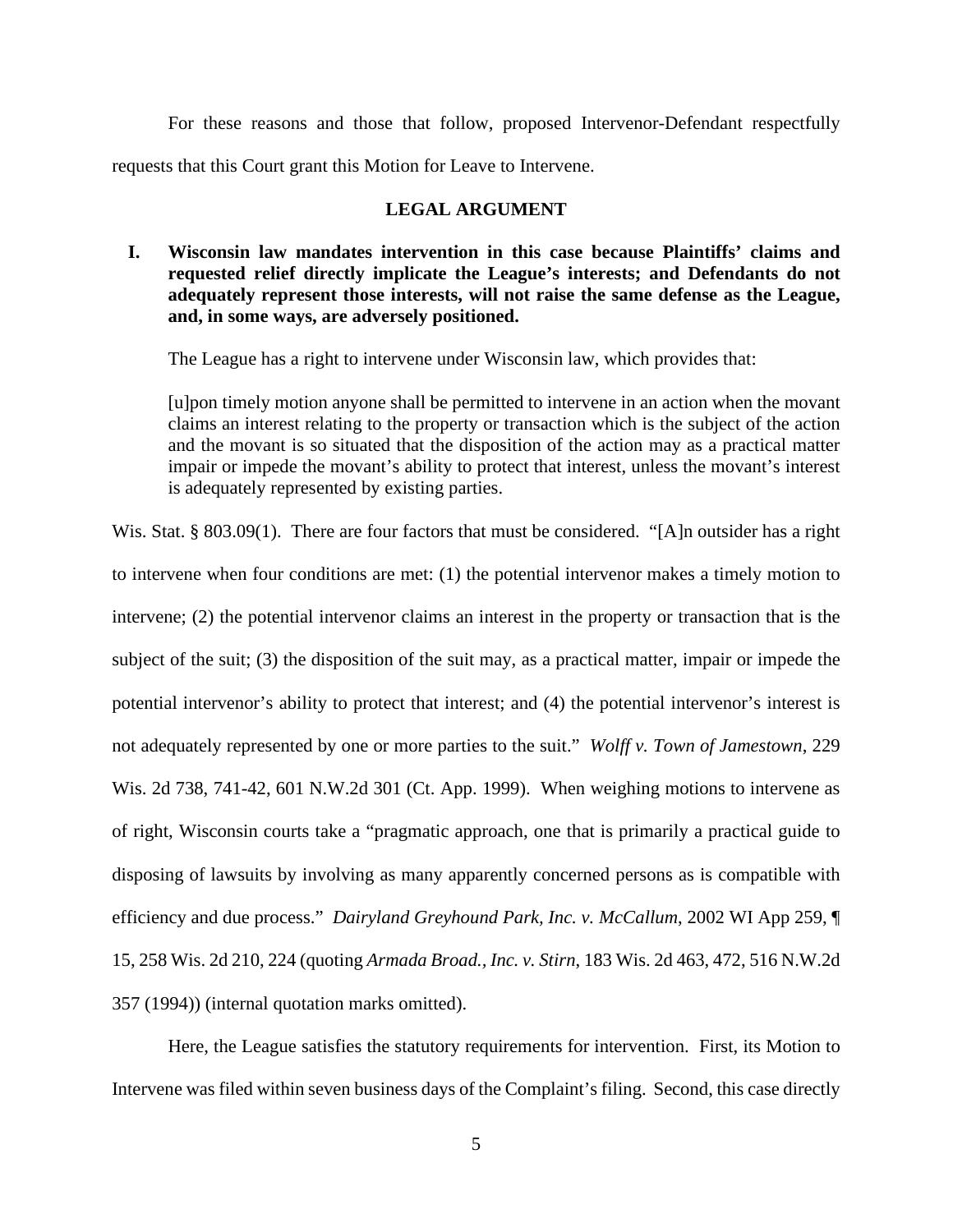implicates and threatens to burden its continuous, year-round voter registration activities in Wisconsin, as well as its organizational interests in promoting voter engagement, by requiring the League to expend resources to re-register unlawfully deactivated voters, and threatens to burden, if not deny, the right to vote to 234,000 registered voters, some of whom, now or in the future, will likely be members of the League. Third, the current Defendants cannot adequately represent the League's interests because they have demonstrated they will not attack the reliability of the information in the ERIC list, which is drawn in large part from the Wisconsin DMV; will not zealously defend the League's interests in voter registration and civic engagement; and will seek to protect their own interests and defend their own conduct, including inadequate quality control, which now threatens to result in the removal of a substantial percentage of over 234,000 Wisconsin voters from the state's voter registration list based upon unreliable information. And finally, the relief sought by Plaintiffs would, if granted, impair the League's ability to protect its interests in this litigation and likely have collateral estoppel effects in future affirmative cases over the same issue that the League could and would, if necessary, bring against the current Defendants. Weighing these factors compels the conclusion that Wisconsin law requires that the League be permitted to intervene. *Armada Broad.*, 183 Wis. 2d at 471, 516 N.W.2d 357.

# **A. The League's motion is timely because it has been filed the week after this action was initiated.**

Whether a motion to intervene is timely remains subject to the court's discretion. *State ex. rel. Bilder v. Delavan Twp.*, 112 Wis. 2d 539, 550, 334 N.W.2d 252 (1983). As part of its assessment, the court considers whether (i) the proposed intervenor acted promptly, and (ii) the intervention will prejudice the initial parties. *Id.* The first consideration is the "critical factor." *Id.*

Here, Plaintiffs filed their complaint on November 13, 2019. The League filed this Motion to Intervene seven business days later. *See Armada Broad., Inc. v. Stirn*, 183 Wis. 2d 463, 472,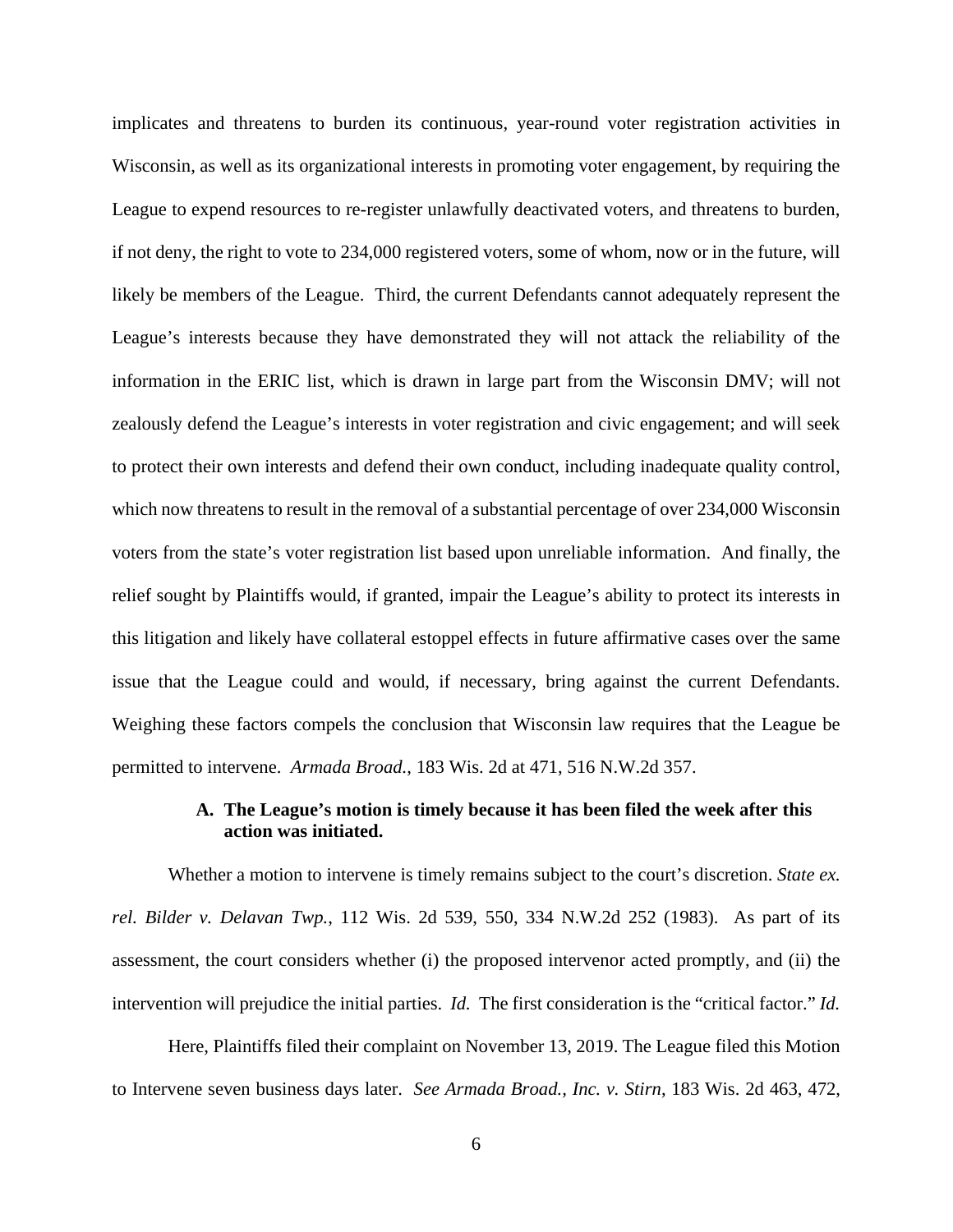516 N.W. 2d 357 (1994) (holding that motion to intervene was timely where movant filed his request before the first hearing in the action he sought to join); *see also C.L. v. Edson*, 140 Wis. 2d 168, 178-79, 409 N.W.2d 417 (Ct. App. 1987) (holding that a movant's action four months after learning of their interests, and four months after judgment had been issued, was timely); *State ex rel. Jones v. Gerhardstein*, 135 Wis. 2d 161, 167-69, 400 N.W.2d 1 (Ct. App. 1986) (finding no clear error in ruling that motion to intervene filed seven months after action commenced, with no explanation for the delay, was not timely).

Nor will its intervention prejudice the parties. Although Wisconsin Statute Section 802.06 requires a stay of discovery upon the filing of a motion to dismiss, which the League has filed in conjunction with this Motion, the court may permit discovery to proceed if it "finds good cause upon the motion of any party that particularized discovery is necessary." Wis. Stat. § 802.06(1)(b). The League preemptively will state that it agrees that the parties have an interest in a quick, efficient resolution of this action, and that this urgency constitutes good cause to permit any discovery requested by the parties to move forward.

For these reasons, the League's motion is timely.

# **B. This case directly implicates the League's interest in maximizing voter participation and civic engagement by conducting voter registration drives statewide and by defending all voters' rights, including its members' rights.**

The League has a "direct and immediate" interest in this case. *Helgeland v. Wisc. Municipalities*, 2008 WI 9, ¶ 45, 307 Wis. 2d 1, 25, 745 N.W.2d 1 (quoting *City of Madison v. Wis. Emp't Rel. Comm'n*, 2000 WI 39, ¶ 11 n.9, 234 Wis. 2d 550, 610 N.W.2d 94); *see also id.*  (quoting *Wolff v. Town of Jamestown*, 229 Wis. 2d 738, 744, 601 N.W.2d 301 (Ct. App. 1999)) (noting that proposed intervenor's interest in case need not be judicially enforceable in independent lawsuit). The precedent instructs courts to operate "practically," with an "eye toward" involving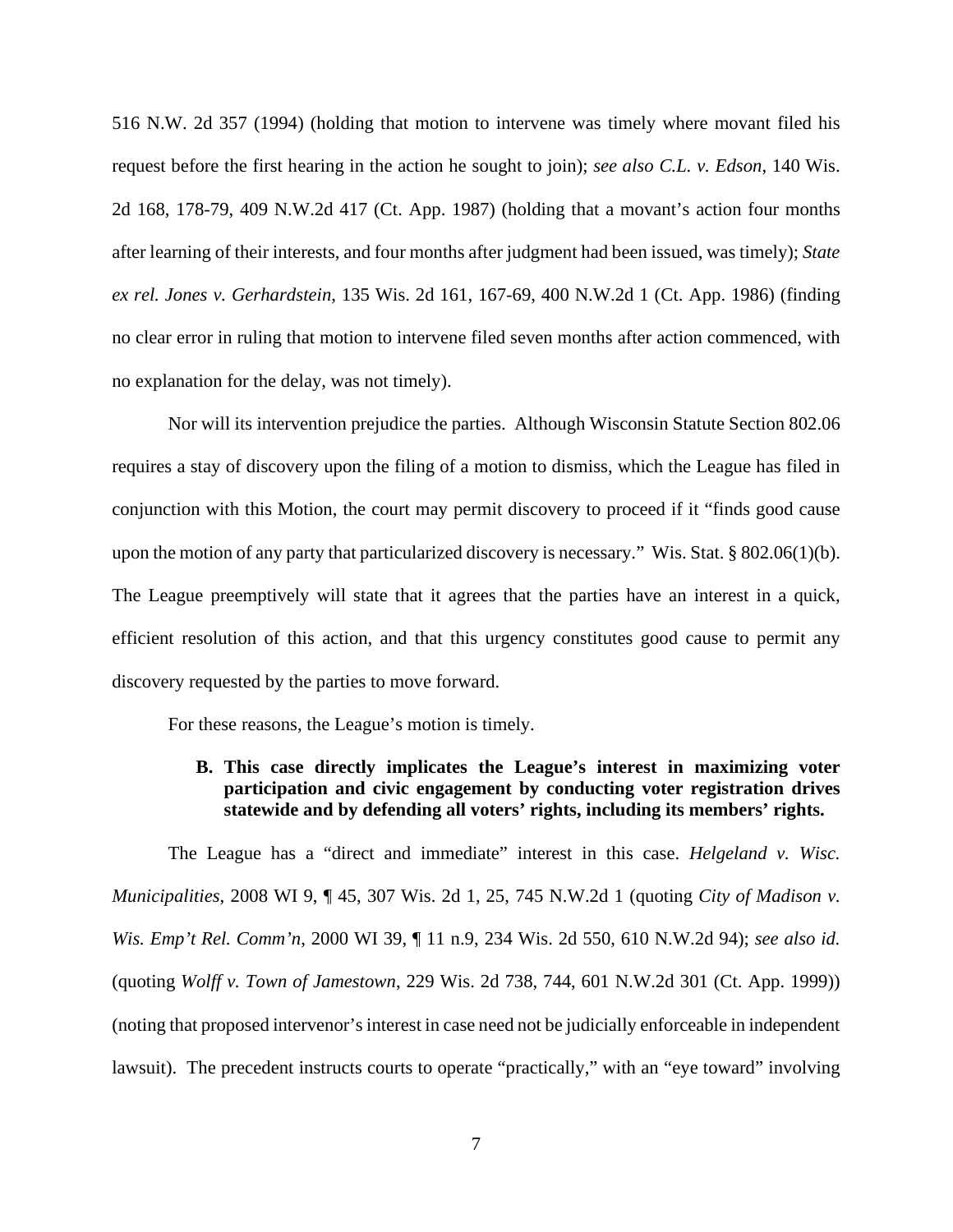as many apparently concerned persons possible while preserving due process. *Wolff*, 229 Wis. 2d at 742, 601 N.W.2d 301.

The League has several, interconnected interests in this case. First, the League's mission is to maximize eligible voter participation and facilitate civic engagement through registration and voting, and to create a democratic system open to all eligible voters. *See* Affidavit of Erin Grunze, November 22, 2019 ("Grunze Aff.") ¶ 1 ("LWVWI works to expand informed, active participation in state and local government, giving a voice to all Wisconsinites."); ¶ 2 ("The LWVWI is dedicated to encouraging its members and the people of Wisconsin to exercise their right to vote as protected by the Constitution and the Voting Rights Act of 1965. The mission of LWVWI is to promote political responsibility through informed and active participation in government . . . . The League seeks to maximize eligible voter participation through its voter registration efforts and encourage civic engagement through registration and voting."). To further these objectives, the League makes significant, year-round investments of resources, staff and volunteer time, and money in voter registration efforts. *See id*. ¶ 2 ("Individual League members invest substantial time and effort in voter training and civic engagement activities, including voter registration and get-out-the-vote ('GOTV') efforts.").

In 2017, 2018, and 2019, to fulfill its mission to foster civic engagement and encourage voter participation, LWVWI made substantial investments in voter registration activities statewide. In each of these years, LWVWI has incurred expenses to finance voter registration activities, and it has already incurred expenses for the 2020 election cycle. *Id*. ¶ 3. In 2017, LWVWI spent an estimated total of \$9,739, comprised of voter registration training (\$1,960), voter information cards (\$279), creating a MyVote training presentation (\$1500), and additional staff (\$6,000). *Id*. ¶ 4. In 2018, a year with midterm elections and statewide races like the Governor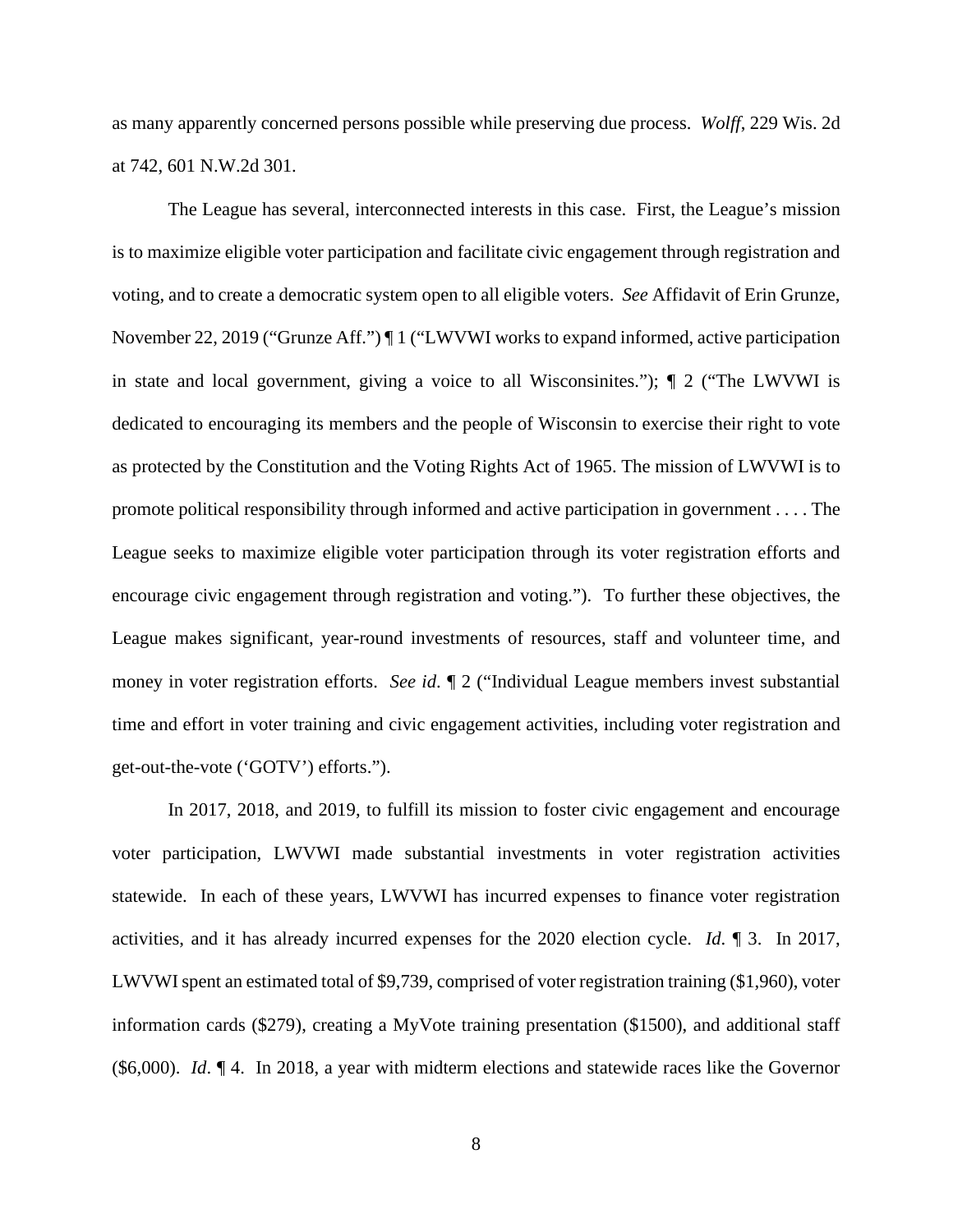and Attorney General elections, approximately \$12,276 was spent on voter registration activities, including voter registration training for Access to Independence (\$49), voter registration training for a voter registration mobile app (\$588), the voter registration mobile app training (\$392), voter registration mobile app training material creation (\$980), voter registration social media-related activities (\$784), voter registration information upgrade to the LWVWI.org website (\$196), travel for voter registration activities (\$273), voter registration-related postage (\$23), GOTV website (\$85), local League voter registration support (\$980), print materials for local Leagues (\$2,951), voter registration-related travel (\$190), National Voter Registration Day (\$784), and additional staff (\$4,000). *Id*. ¶ 5. In 2019, LWVWI spent approximately \$10,385 on voter registration activities statewide, including work on registration form revision (\$980), voter registration social media (\$294), National Voter Registration Day (\$588), Disability voter registration week (\$196), voter registration trainings (\$980), print materials for local Leagues (\$4,326), mailing tablets to local Leagues (\$21), and additional staff (\$3,000). *Id*. ¶ 7. For 2020, LWVWI has already made some expenditures for voter registration activity and intends to make more. The budget provides for the following estimated costs: voter registration day (\$980), Disability Voter Registration Week (\$588), voter registration trainings (\$1,568), print materials for local Leagues (\$4,000), voter registration social media (\$784), and additional estimated expenses (\$6,000). The total will be \$13,920. *Id*. ¶ 8.

These investments yield significant results. In 2018, the last statewide general election year, LWVWI collectively hosted a total of 1,057 election-related events, including voter registration drives and candidate events. LWVWI estimated that it collectively registered or updated the registration for 12,582 voters total. Eighteen of LWVWI's 20 local Leagues noted they do voter registration and education at area community colleges, tech schools, or universities.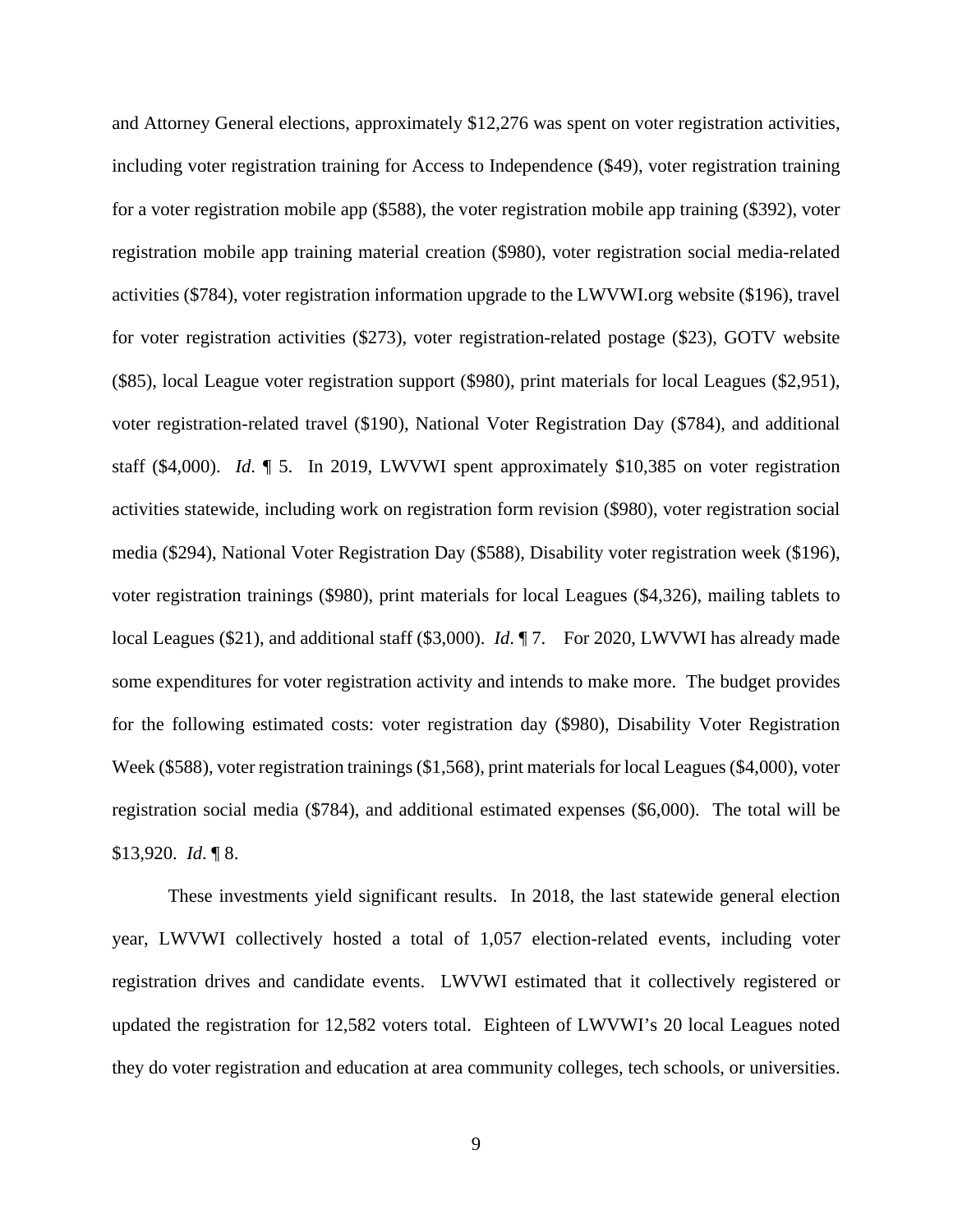All 20 local Leagues noted that they do voter registration and education at their area high schools. Additionally, in 2018, 949 of LWVWI's members and volunteers participated in election activities, and 6,580 hours of volunteer time were spent on election activities. LWVWI's local Leagues direct voters to use MyVote.wi.gov to register to vote, assist with changes of address and navigating MyVote and the DMV's website, direct voters to Vote411.org to find candidate information, and ensure voters have a valid form of photo ID to obtain and cast their ballots. If anything, these figures are undercounted or under-reported. *Id*. ¶ 6.

Plaintiffs' claims present a direct and immediate threat to the League's organizational interests and activities. A ruling in Plaintiffs' favor will kick over 234,00 people off the rolls a mere 30 days after their notices of non-matching addresses were mailed. This will not just occur in 2019-2020 but for every year going forward that Wisconsin participates in ERIC. This would unravel the League's extensive work conducting voter registration drives throughout the state and add to the League's burden by forcing them to re-register eligible voters who were removed from the rolls in error based on unreliable information. Every cycle, the League will register thousands, if not tens of thousands, of voters, and every cycle unreliable information in the Wisconsin DMV data and therefore also in the ERIC "movers" list will result in thousands, if not tens of thousands, being erroneously removed from the rolls within just 30 days of a notice's mailing. This will force the League to re-register these individuals and educate them on how to re-register through late inperson registration at a municipal clerk's office or on Election Day at the polls. This is especially true, given the extremely short timeline between notice and removal under Section 6.50(3). This would require the recruitment of volunteers, as well as additional staff, the expenditures of staff and volunteer time, money, and other resources. It will also compel the League to do extensive public education around the ERIC list and the availability of late in-person registration and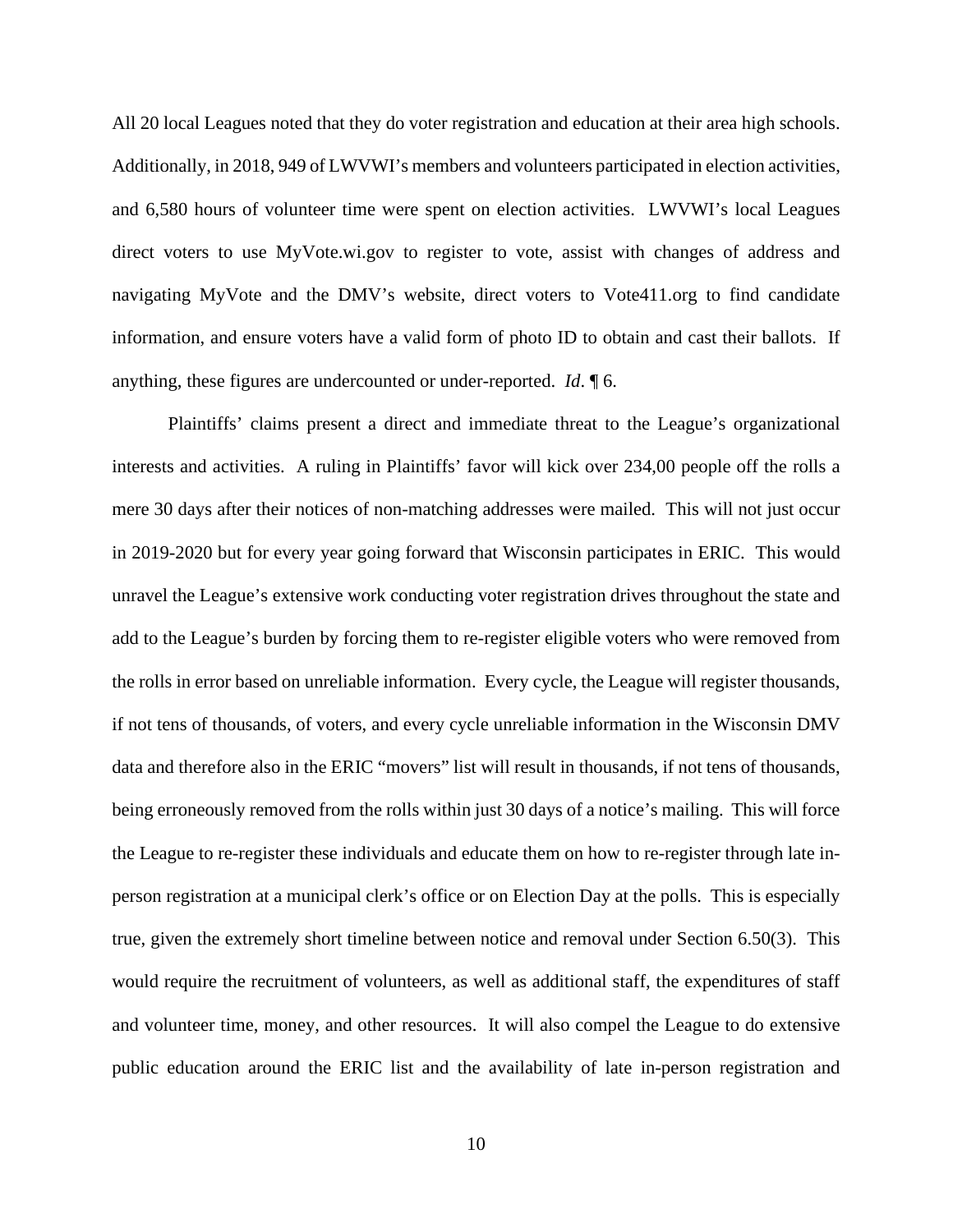Election Day registration as a means to re-register and the need to bring documentary proof of residence to early voting sites and the polls. Wis. Stat. § 6.34.

The League has a significant interest in avoiding increased burdens on its interests and efforts in maximizing voter participation and civic engagement through voter registration drives. Grunze Aff. ¶ 13. An endless cycle of partially-erroneous and very fast registration cancellations would clearly burden the League's efforts to increase voter participation by adding eligible voters to the rolls and keeping them there. As Executive Director Erin Grunze says in her affidavit:

A court order permitting error-prone and fast deactivations of registered voters will inevitably add to LWVWI's work by requiring the organization to expend time, money, and other resources re-registering voters who were removed in error. LWVWI is also committed to protecting all eligible Wisconsin voters' rights, including the League's members, and that includes preventing unlawful removal from the voter rolls. Voters removed in error will have to wait in lines to register at polling places in upcoming elections in 2020 and present proof of residence. Given the expected high turnout in all of next year's elections, that is a recipe for long delays and chaos.

*Id*. Should Plaintiffs prevail, 234,000 registered voters—some seven percent of Wisconsin's registered voters<sup>[3](#page-10-0)</sup>—will have their registrations cancelled. That many of these voters may be able to re-register without incident is irrelevant, because burdening voters with the need to re-register per se violates the First and Fourteenth Amendments to the U.S. Constitution when their removal was erroneous and unlawful.<sup>[4](#page-10-1)</sup> Still other voters may lack the necessary proof of residence to reregister, Wis. Stat. § 6.34, and would face higher burdens in restoring their registration.

<span id="page-10-0"></span><sup>3</sup> WIS. ELECTIONS COMM'N, *August 1, 2019 Voter Registration Statistics* (Aug. 1, 2019), [https://elections.wi.gov/node/6549.](https://elections.wi.gov/node/6549)

<span id="page-10-1"></span><sup>&</sup>lt;sup>4</sup> Under the First and Fourteenth Amendments to the U.S. Constitution, any burden on the right to vote must be balanced against a state's interest in that requirement. The Supreme Court has set forth the following test:

<sup>[</sup>T]he rigorousness of our inquiry into the propriety of a state election law depends upon the extent to which a challenged regulation burdens First and Fourteenth Amendment rights. Thus, as we have recognized when those rights are subjected to "severe" restrictions, the regulation must be "narrowly drawn to advance a state interest of compelling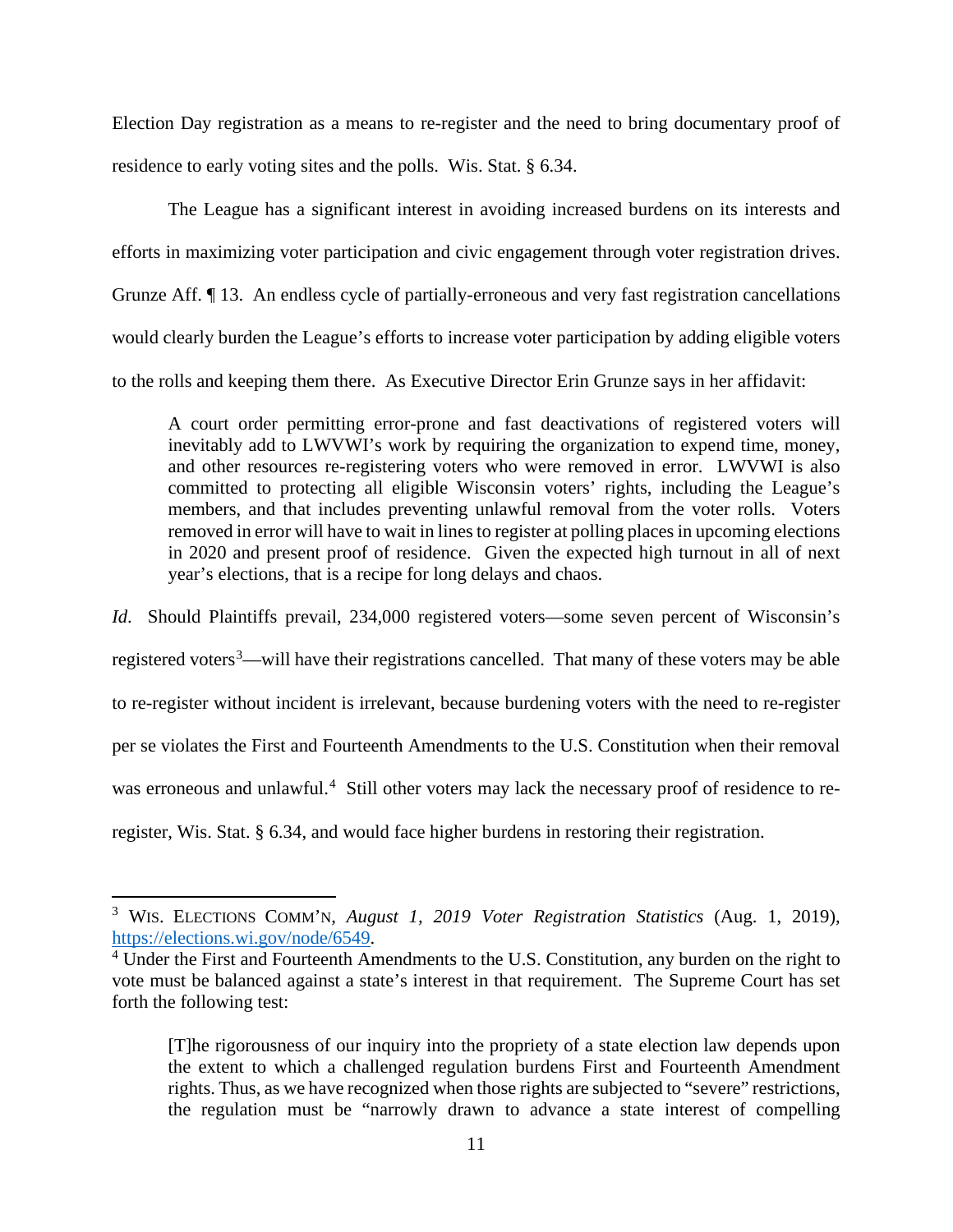Finally, the Wisconsin Supreme Court has recognized a party's interest in an action not only when the party has a "unique and significant interest" in the matter, but also when Wisconsin law generally provides protection for the type of interest alleged by the proposed intervenor. *See, e.g., Armada Broad.*, 183 Wis. 2d at 474, 516 N.W. 2d 357 (holding that proposed intervenor had an interest warranting intervention where he had a personal interest in the matter and Wisconsin law generally provided protections for privacy and confidentiality). Here, there is no doubt that Wisconsin law protects associational rights. The Wisconsin Constitution explicitly states, "The right of the people peaceably to assemble, to consult for the common good, and to petition the government, or any department thereof, shall never be abridged." Wis. Const. art. I, § 4. The First Amendment of the U.S. Constitution, which applies to Wisconsin through the Fourteenth Amendment, guarantees Wisconsinites "a constitutional right to organize with others in pursuit of a variety of political, educational, religious, or cultural ends." *Madison Teachers, Inc. v. Walker*, 358 Wis. 2d 1, 42, 851 N.W. 2d 337 (2014). That is precisely the interest the League seeks to defend in this action.

Accordingly, the League has a significant interest in maximizing voter participation and civic engagement through voter registration efforts, efforts which would be hindered and made more burdensome by a ruling in Plaintiffs' favor. It also has a significant interest in protecting

*Burdick v. Takushi*, 504 U.S. 428, 434 (1992).

importance." *Norman v. Reed*, 502 U.S. 279, 289, 112 S.Ct. 698, 705, 116 L.Ed.2d 711 (1992). But when a state election law provision imposes only "reasonable, nondiscriminatory restrictions" upon the First and Fourteenth Amendment rights of voters, "the State's important regulatory interests are generally sufficient to justify" the restrictions. *Anderson*, 460 U.S., at 788, 103 S.Ct., at 1569–1570; *see also id*., at 788–789, n. 9, 103 S.Ct., at 1569–1570, n. 9.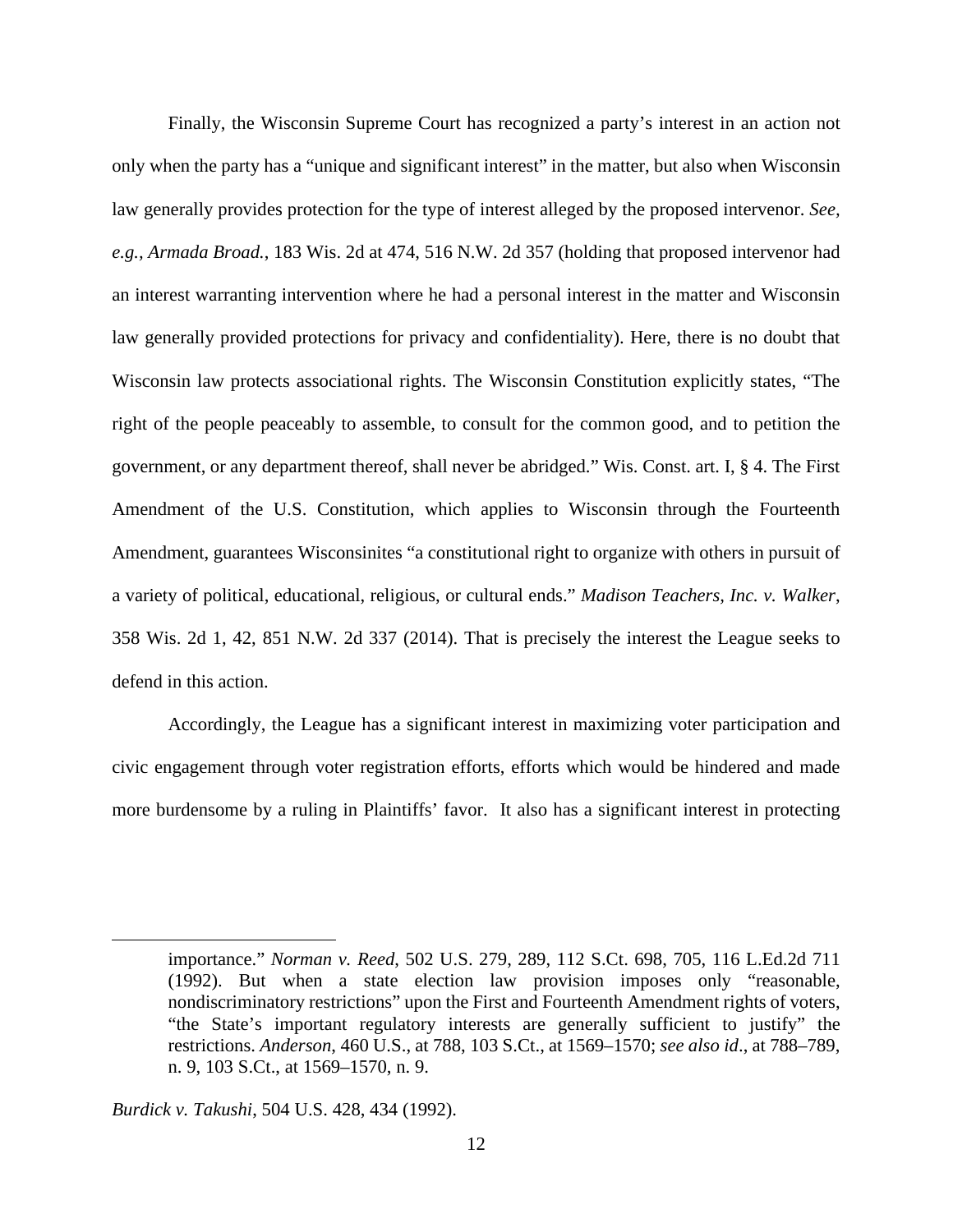voters' rights, and specifically in this case, maintaining voters' status as registered in the face of a list maintenance process that is using unreliable information.

> **C. The current Defendants do not adequately represent the League's interests because they (1) represent the state's interests, rather than the organizational interests asserted by the League; (2) to date, have not argued that the ERIC "movers" list contains a sizable amount of unreliable information; and (3) have an interest in defending their conduct as to the ERIC "movers" list which threatens many voters with removal from the rolls and potential disenfranchisement.**

The showing required to demonstrate that the existing parties inadequately represent a proposed intervenor's interests is "minimal." *Helgeland*, 2008 WI 9, ¶ 85, 307 Wis. 2d 1, 745 N.W.2d 1. "Ordinarily a party's representation is deemed adequate to protect the proposed intervenor's interest if there is no showing of collusion between the representative and the opposing party; if the representative does not represent an interest adverse to that of the movant; and if the representative does not fail in the fulfillment of its duty." *Id*. at ¶ 87 n.79 (quoting *Sewerage Comm'n of City of Milwaukee v. St. Dep't of Nat. Res.*, 104 Wis. 2d 182, 189, 311 N.W.2d 677 (Ct. App. 1981)).

In this case, the current Defendants do not share and have no legal duty to represent the League's interests. Rather, they represent the State and, by extension, local election officials charged with administering elections in accordance with state law. Defendants' interests in this matter are not well-aligned with the League's and are, in some cases, adverse. Their ultimate interest in the outcome of this suit is a determination of what Wis. Stat. § 6.50(3) requires of election officials—not the potential impact of an adverse determination on the interests of the League, similarly-situated civic engagement organizations, and voters. As such, Defendants will not adequately or zealously represent the League's interests. Furthermore, although granting the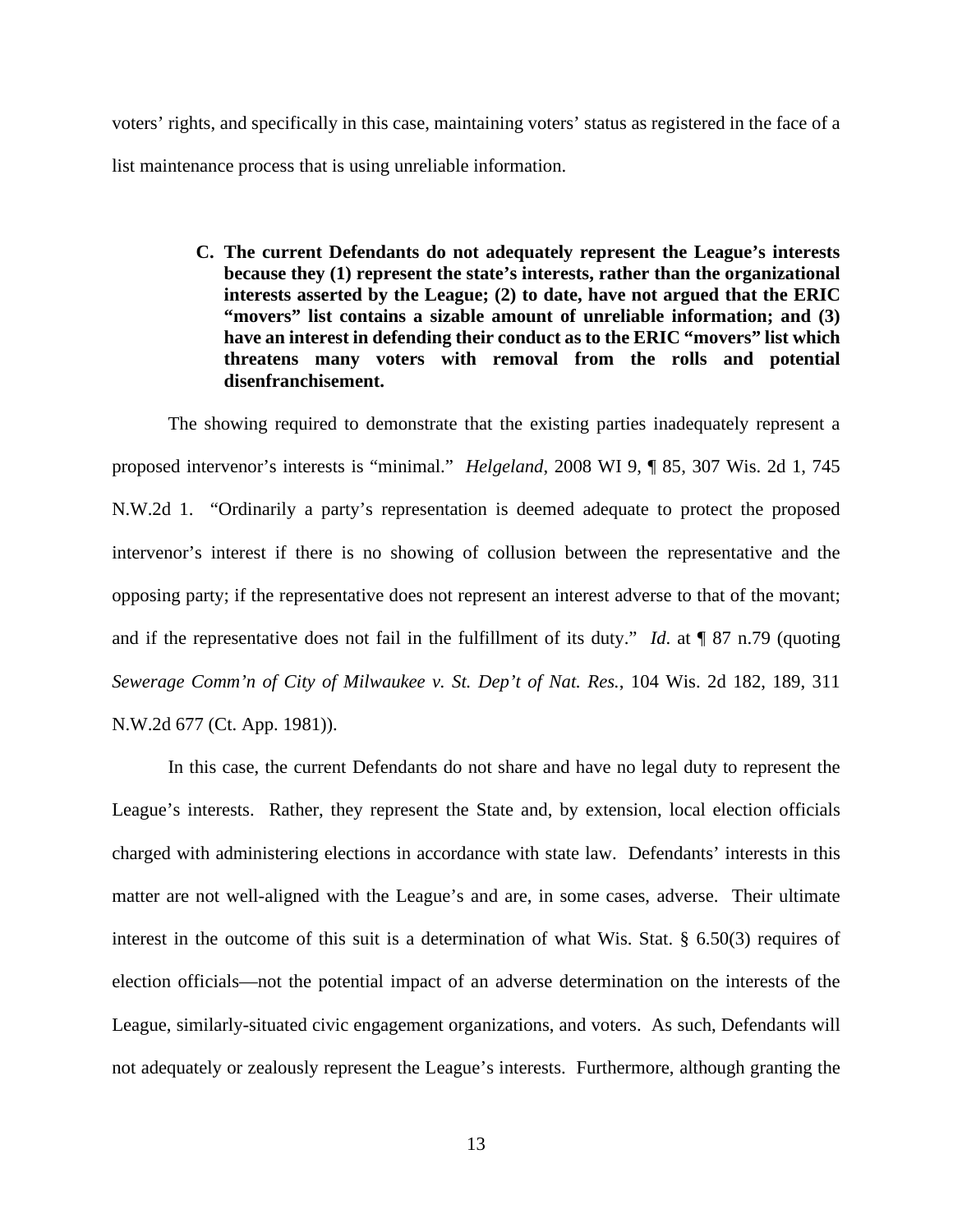Plaintiffs' requested relief would cause the Defendants to alter their conduct and potentially incur costs to comply with a court order, such an order would not impact the Defendants in the same manner as it would the League. It would have no effect on the Defendants' individual rights under the First and Fourteenth Amendments, as it will for voters, and mass removal of seven percent of Wisconsin's registered voters will require the League to expend time and resources to conduct outreach to affected voters and re-register them and expend that much more of their resources and staff or volunteer time on broad registration initiatives. As representatives of the State, Defendants do not—and legally cannot—represent the League in defending these interests.

Once again, *Armada Broadcasting* is instructive on this point. There, a broadcasting company sought access under Wisconsin's Open Records Law to a report prepared for a school district that accused some teachers of sexual harassment and made recommendations for discipline. When the school district produced portions of the report, the company filed for a writ of mandamus requiring the district to release the remainder of the report. One teacher implicated in the report filed a motion to intervene, which the trial court denied. On appeal, the Wisconsin Supreme Court reversed and granted intervention. It held that the school district could not provide adequate representation to the proposed intervenor's interests. The court noted that the proposed intervenor had filed a grievance action against the district pursuant to his collective bargaining agreement, thereby rendering the district an adverse party. Furthermore, the court observed, "we cannot expect the District to defend the mandamus action with the vehemence of someone who is directly affected by public disclosure of the report. The personal nature of the interests at stake in the [sexual harassment] report make [the proposed intervenor] the best person to protect those interests." *Armada Broad.*, 183 Wis. 2d at 476, 516 N.W. 2d at 362. Similarly, the Commission's interests and the League's are not similar or aligned enough to defer to their participation in the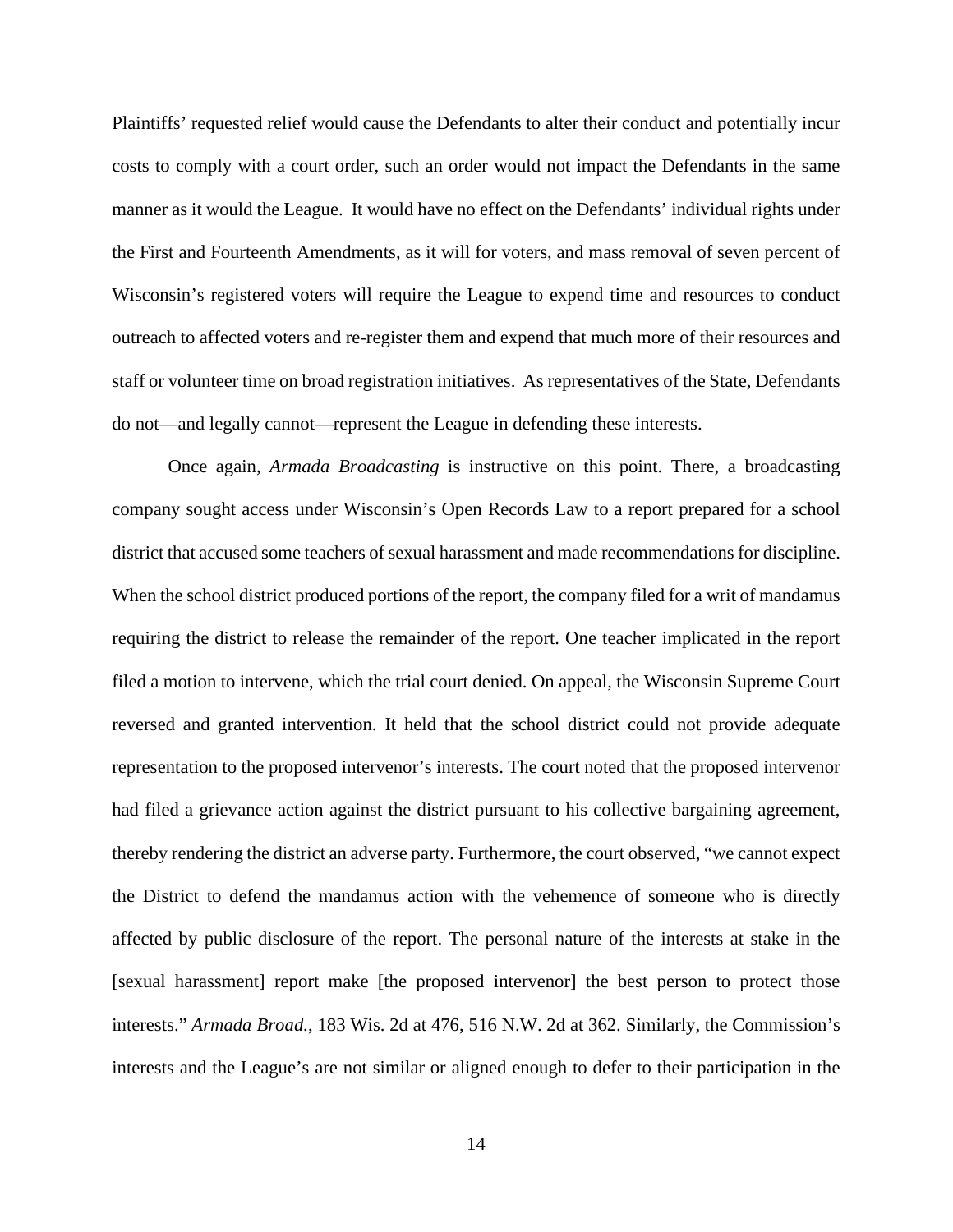case. The interests asserted by the League are personal to its mission and are not shared by the Commission, a government entity with its own set of concerns and legal duties. As such, only the League can adequately defend its interests.

Emblematic of this divergence between Defendants' and the League's interests is the fact that the current Defendants have not made and clearly will not make the same argument that Proposed Intervenor-Defendant the League will make, if this Motion is granted. This is the argument that the ERIC "movers" list contains a substantial amount of unreliable information from the Wisconsin DMV and, therefore, that the 30-day period for notice and removal in Wis. Stat. § 6.50(3) does not apply. The Commission's memoranda on ERIC, as well as their letter to Plaintiffs' counsel, contain detailed accounts of what went wrong with the 2017-2018 ERIC list maintenance process and the procedural details of the Commission's own unsuccessful or incomplete efforts at quality control, but there is no contention that the information at the center of this voter roll maintenance process is unreliable, in whole or in part. *See* Compl., Exs. A, B, C, E. The Commission has actually repeatedly stated the opposite in its memoranda. In its March 2019 memo, it started: (1) "[T]he Commission has relied on the language and framework of Wis. Stat. § 6.50(3) to treat the movers list as *reliable information that the individuals listed have changed their voting residence*."; and (2) "Given that the in-state movers data is *a largely accurate indicator* of someone who has moved or who provided information to the post office or DMV which make it appear that they moved, staff believes this approach is *a reasonable method of ensuring proper maintenance of the voter registration list* under Wis. Stat. § 5.05(15)." Compl., Ex. B, at 81 (emphasis added). The League's whole basis for seeking intervention is to attack the accuracy and reliability of information in the ERIC list—information that the Commission has defended as "reliable," "largely accurate," and "reasonable."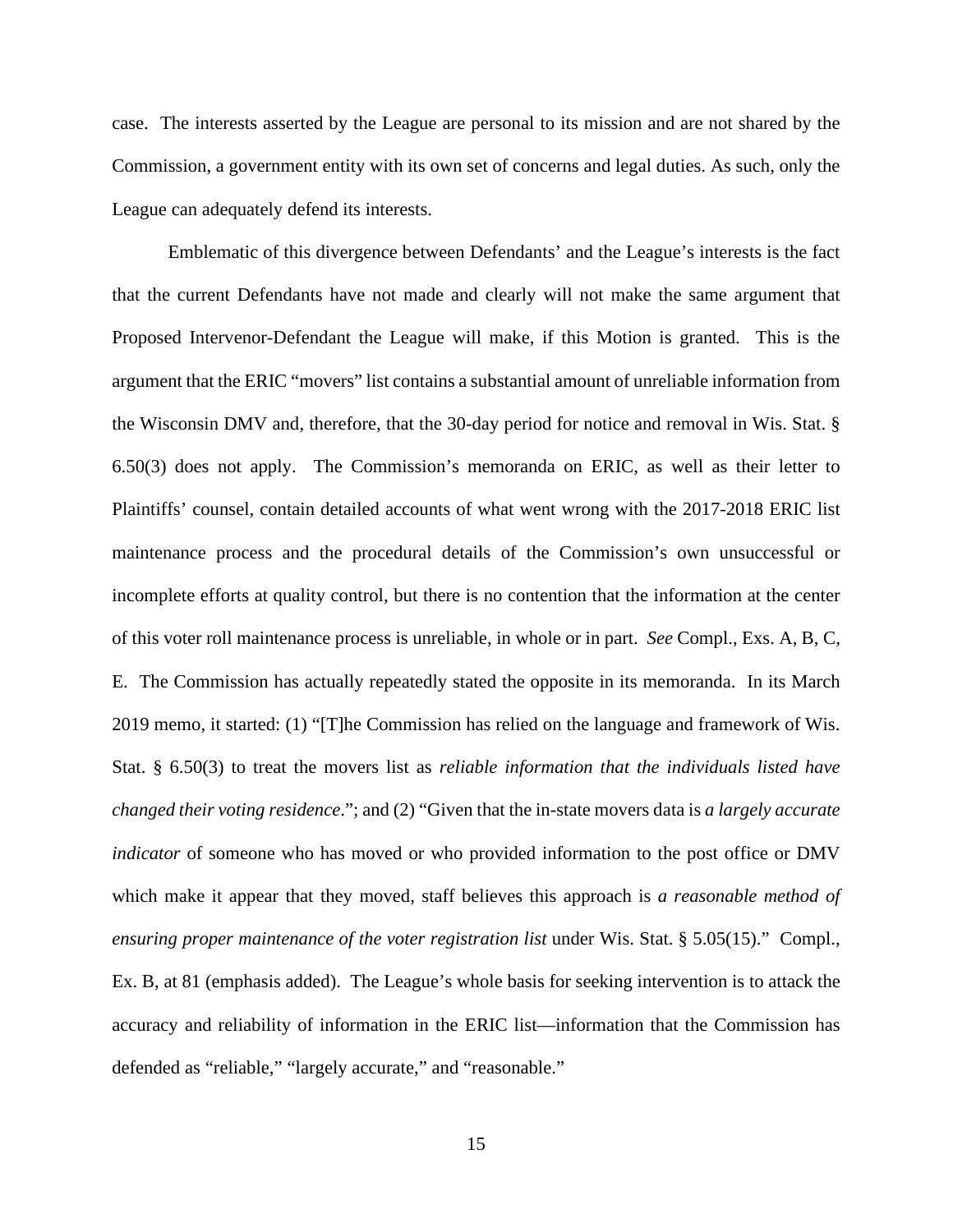Additionally, Defendants posit that other sections of the Wisconsin Election Code, namely Wis. Stat. § 5.05(15), authorize them to devise a longer period for the flagged voter on the ERIC "movers" list to respond and confirm or update their registration, or engage in voter activity: "Wis. Stat. § 5.05(15) provides a broader source of authority [than Wis. Stat. § 6.50(3)] to the Commission for ensuring the integrity and maintenance of the statewide voter registration list, which supports the process recommended by staff." Wis. Stat. § 5.05(15); *see also* Compl., Ex. C, at 13 ("For purposes of this process, staff is relying on Wis. Stat. § 6.361(ae) compelling adherence to the ERIC membership agreement, *Wis. Stat. § 6.50(3) which authorizes changes to voter registration status based on reliable information*, and Wis. Stat. § 5.05(15) which makes WEC responsible for voter list maintenance.") (emphasis added). Instead of just saying Wis. Stat. § 6.50(3) is inapplicable because the information is not reliable, the WEC has deflected by pointing to other statutes as purported sources of authority for avoiding the 30-day requirement in Wis. Stat. § 6.50(3). Time and again, the Commission has repeatedly failed to make the argument that the proposed Intervenor-Defendant League of Women Voters of Wisconsin would make here—that Wis. Stat. § 6.50(3) simply does not apply because the ERIC "movers" list contains far too much unreliable information. Because Defendants will not make that argument, they cannot adequately represent the League's interests and arguments in opposition to Plaintiffs' Complaint.

Unwilling to label the ERIC data unreliable,<sup>[5](#page-15-0)</sup> Defendants want to have it both ways—on the one hand, deeming the data "reliable" so they can continue to use the ERIC "movers" list for list maintenance purposes in some fashion and continue to mail out notices pursuant to Wis. Stat. § 6.50(3); and on the other, tacitly acknowledging that the list is *unreliable* by setting a longer 12-

<span id="page-15-0"></span><sup>&</sup>lt;sup>5</sup> Again, the ERIC "movers" list contains unreliable information because the Wisconsin DMV data contains unreliable information and is not limited to true residential address changes. This is not ERIC's responsibility or fault; it must rely on the states to provide it with accurate data.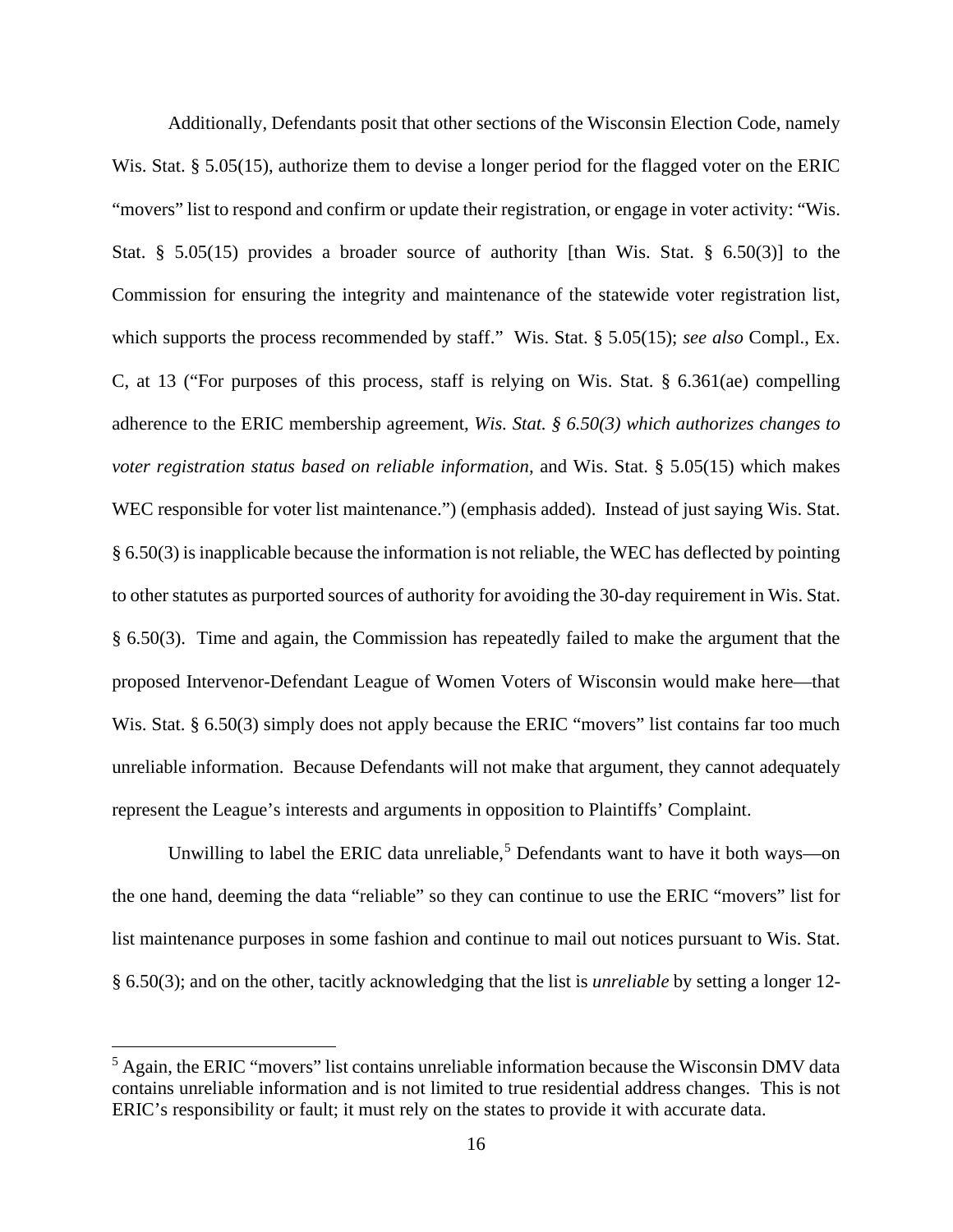to-24-month notice-and-removal process. This unreliable information, with a 7 percent error rate in the 2017-2018 according to Plaintiffs' Complaint, clearly cannot support the removal of registered voters within a mere 30 days after notice is mailed. But Defendants are unwilling to say that.

Furthermore, Defendants' interests also diverge from the League's because they will surely seek to defend their quality control procedures, which failed to prevent a 7 percent error rate in the notices that were mailed out in 2017-2018 and, absent evidence of significant, systemic changes in the capability of differentiating address changes in 2019, have likely again failed to detect a substantial amount of unreliable information. Defendants will also seek to defend the 2019 ERIC notice letter, which does not even inform voters that they will be removed from the rolls if they do not take some action. *See infra* n.2. The WEC's failure to adequately inform voters of the risks of failing to take action on the ERIC notice letter is a manifest due process problem, one that the WEC's counsel cannot raise and attack. That obvious conflict of interest over the clearly deficient notice also militates in favor of finding a divergence of interests between Defendants and the League.

Maintaining the voter rolls' accuracy is of course a worthy goal; indeed, it is legally required under both federal and state law, albeit in different ways. But this goal is counterbalanced by safeguards and protections to ensure voters are not unlawfully removed based on unreliable or fraudulent information. Voter registration groups and registered Wisconsin voters, who have been or may be ensnared by the Commission's reliance on unreliable DMV data ingested by ERIC, need an advocate in the case that is fighting zealously to protect their interests. These interests include the League's interests in maximizing voter participation through registration efforts, as well as protecting registered voters'status to ensure they will not need to re-register at the polls on Election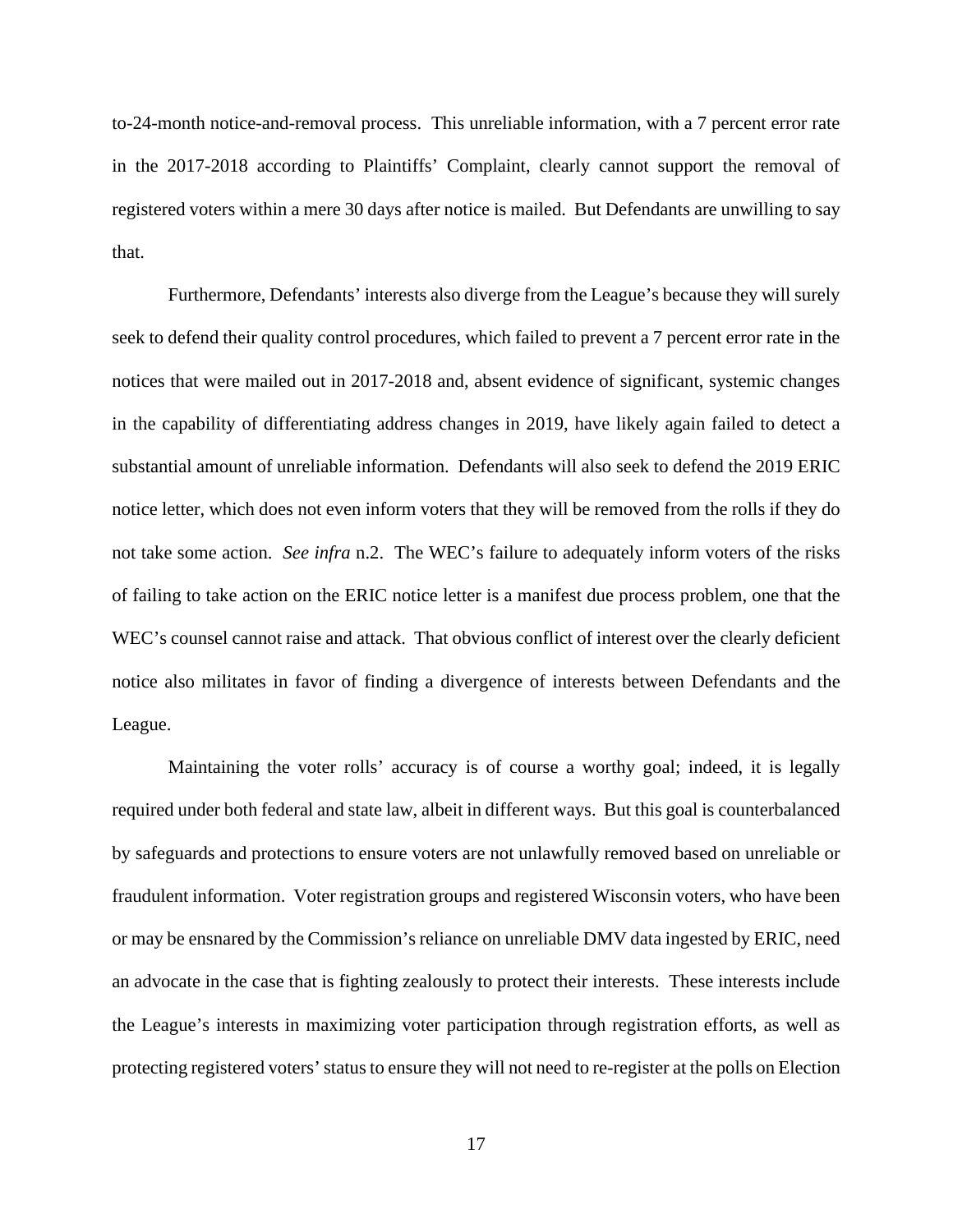Day, scramble to present a valid proof of residence document, and wait in a long line during a presidential election to re-register. A ruling in Plaintiffs' favor will of course cause requests for Election Day registration to increase severely, and during a high-turnout presidential election, that can lead to long lines at polling places and chaos for poll workers and election officials alike. Accordingly, the current Defendants' interests and arguments in opposition are not well-aligned with the League's, and they will fail to adequately protect the League's interests in the resolution of this action.

# **D. Because the current Defendants do not adequately represent the League's interests or raise the same argument, the League's ability to protect their interests in this case will be impaired or impeded, unless intervention is granted.**

In assessing whether a potential intervenor's interests would be impaired by rejecting intervention, courts must take a flexible approach, "focusing on the facts and circumstances of the particular case before [them] as well as the stated interest in intervention and analyzing these factors against the policies underlying the intervention statute." *Helgeland*, 2008 WI 9, ¶ 44, 307 Wis. 2d 1, 745 N.W.2d 1 (quoting *State ex. rel. Bilder v. Delavan Twp.*, 112 Wis. 2d 539, 550, 334 N.W.2d 252 (1983)). One such policy is efficiency. *Dairyland Greyhound Park,* 258 Wis. 2d at 224 (quoting *Armada Broad.*, 183 Wis. 2d 463, 472, 516 N.W.2d 357 (1994)). In *Armada Broadcasting*, the Supreme Court of Wisconsin considered a lawsuit to unseal portions of a sexual harassment report prepared for a public school district and concluded that denying intervention by a teacher named in the report would impair his interests. 183 Wis. 2d at 474, 516 N.W.2d 357. Similarly, granting intervention here can preserve the League's ability to protect its interest in maximizing voter participation through voter registration efforts and its corresponding interest in ensuring that registered voters are not denied their rights by being unlawfully removed from the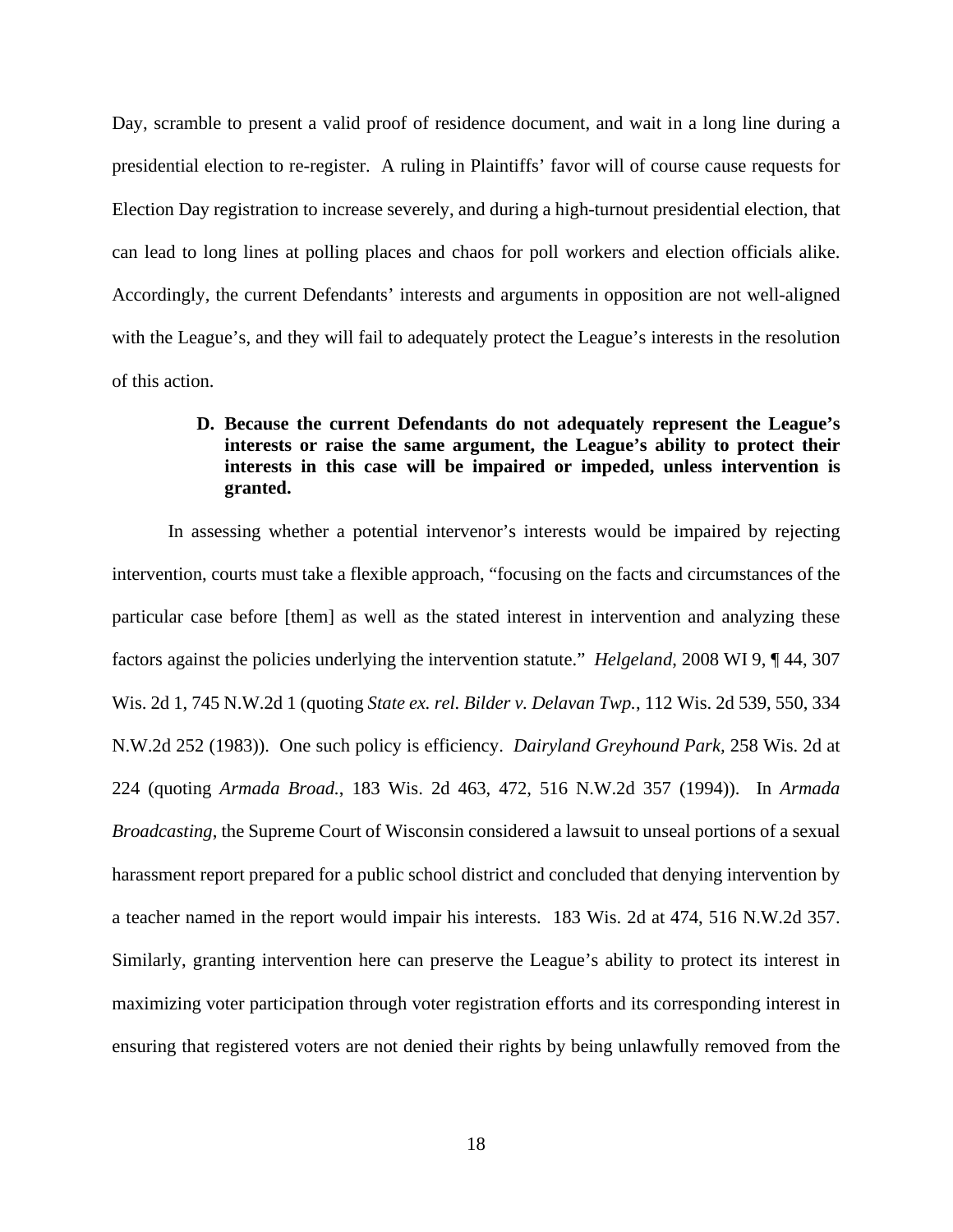rolls. Absent intervention, the League would be impaired or impeded from defending these interests.

As noted above and as reflected in the League's proposed Motion to Dismiss accompanied with this Motion as Exhibit A to the Affidavit of Douglas M. Poland—the League plans to raise legal arguments not asserted by the Defendants, principally that a substantial amount of information that is included in the ERIC data constitutes unreliable information and, therefore, Wis. Stat. § 6.50(3)'s requirement to remove a noticed registered voter after 30 days is wholly inapplicable. As previously noted, in none of their memoranda have Defendants Wisconsin Elections Commission and the Commissioners argued this. *See* Compl., Exs. A-F.

If the Court were to deny the League's Motion to Intervene, the League could and would seek to enjoin the Defendants from implementing the Court's order and assert these arguments in a separate simultaneous or future action. If denied intervention here, the League may well be compelled to bring affirmative litigation *against the current Defendants* to prevent or redress the unlawful removal of registered voters. *Cf. Armada Broad.*, 183 Wis. 2d at 475 (holding that intervention was appropriate, in part because it would provide finality to the plaintiffs in the immediate action instead of in "later litigation"). The case presently before this Court will necessarily decide issue of reliability, so there would be a risk that Defendants or Intervenor-Defendants could successfully assert collateral estoppel pursuant to Wis. Stat. § 802.02(3) against the League in any future affirmative case. This compels the conclusion that the League's interests in this action may be irrevocably impaired or impeded, absent intervention.

Forcing the League to bring a separate action would not be a pragmatic or efficient use of this Court's scarce time and resources. It would duplicate this Court's efforts, when the League only seeks to contest the threshold issue of reliability that triggers the application of Section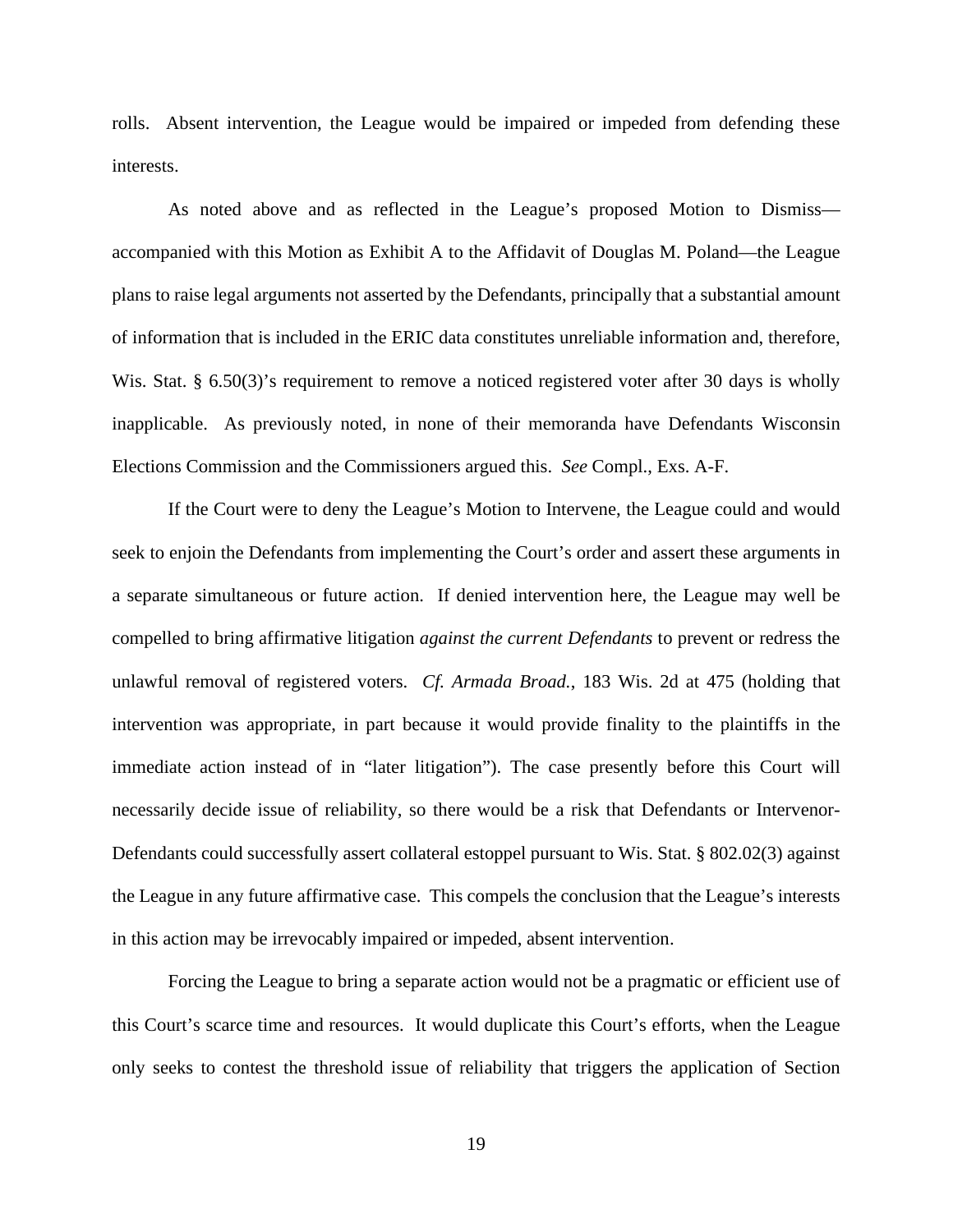6.50(3). Granting the League's request for intervention thus benefits not only the League, but the other parties as well. It will settle the question presented, provide finality to the Defendants so that they and county election officials can administer elections in conformity with the law, and head off any future litigation between the League and the Defendants.

#### **II. Should the Court find that the League is not entitled to intervention as of right, the League's interest in this case warrants permissive intervention.**

Even if the Court were to find intervention is not required, permissive intervention would

nonetheless be warranted. Wis. Stat. § 803.09(2) provides for permissive intervention:

Upon timely motion anyone may be permitted to intervene in an action when a movant's claim or defense and the main action have a question of law or fact in common. . . . In exercising its discretion the court shall consider whether the intervention will unduly delay or prejudice the adjudication of the rights of the original parties.

Wis. Stat. § 803.09(2). Here, the League has a stake in the answer to the legal question posed in this case: Whether Wis. Stat. § 6.50 requires the removal of the 234,000 voters identified by the Plaintiffs. As discussed above, granting the League's Motion to Intervene would not unduly delay or prejudice the Plaintiffs or Defendants. Should the Court find that it does not meet the standards for intervention as of right, the League therefore respectfully requests that it grant permissive intervention.

## **III. It is proper for the League to attach a Motion to Dismiss to this Motion to Intervene.**

Under Wis. Stat. § 802.06(2), a motion to dismiss for failure to state a claim must be made before an answer is filed, so it is appropriate to attach a motion to dismiss in lieu of an answer to this Motion to Intervene to satisfy the requirement of Wisconsin Statute Section 803.09(3) that the the League's Motion to Intervene "be accompanied by a pleading setting forth the claim or defense for which intervention is sought." A recent Supreme Court of Wisconsin case confirms that a claim may be dismissed at the request of an intervenor-defendant that moves to dismiss in